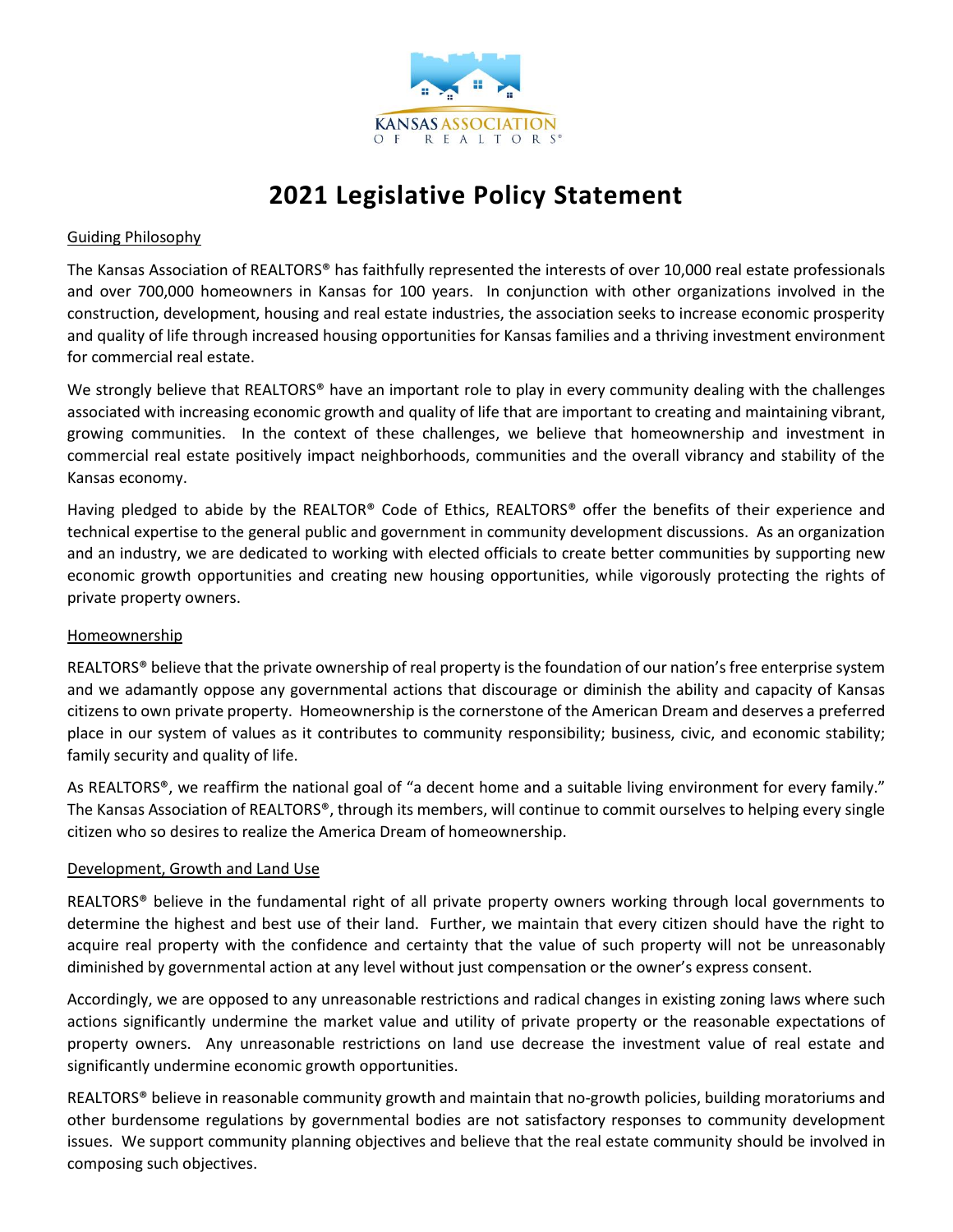Most importantly, REALTORS® believe it is the free market and individual choice that drives the amount and type of development and growth in a community. While we recognize the difficulty in maintaining the quality of communities through preservation of space and control of congestion, market forces should be the primary engine behind controlling economic and community growth.

Although the intent of growth management may be to improve the quality of life, unreasonable growth restraints can thwart economic development as well as artificially increase the cost of residential and commercial real estate to unaffordable and economically inefficient levels. Accordingly, REALTORS® strongly oppose all unreasonable and overly broad restraints on growth and development.

# Quality of Life

REALTORS® believe that efforts to ensure quality communities must go beyond simply limiting or prescribing the manner of growth and development. Communities must actively consider other efforts that will provide citizens with a high quality of life. A high quality of life includes a strong system of public education, adequate transportation infrastructure, access to affordable health care and adequate provisions for public safety.

As REALTORS®, we realize the importance of quality public schools to the local real estate market. The quality of education in our schools has proven to be a driving force in the growth or demise of our residential and business communities. It is these communities, not merely the homes within them, which are bought and sold. As such, REALTORS® support responsible funding for public schools.

## Taxation

As citizens, REALTORS® realize the importance that many government programs play in creating a prosperous economic environment and quality of life for Kansas citizens. However, we join other citizens who have a continuing concern with the increasing cost of government programs and the overlapping of services and associated increase in costs among the local, state and federal government. Accordingly, we urge local and state governments to take immediate steps to eliminate redundant and duplicative programs and services, eliminate wasteful spending on unnecessary items and reduce the increasing burden of state and local taxation. Furthermore, REALTORS® support policies that give citizens a greater voice in decisions impacting their tax burden. As such, government leaders should put calls for increases in revenue to a public vote.

## Property Taxes

REALTORS<sup>®</sup> believe that real estate is burdened with an excessive share of the constantly increasing cost of state and local government. While we realize the importance of many programs funded through property tax revenues, we believe tax revenues should be equitably collected from a variety of sources and encourage taxing jurisdictions to consider the negative impact to the housing market associated with any potential increase in property tax rates.

## Real Estate Transfer Taxes

REALTORS® believe that real estate transfer taxes and fees are a major burden to both buyers and sellers of real property and are detrimental to the overall housing market and economic vitality of areas in which they are imposed. Additionally, real estate transfer taxes are regressively burdensome to low income households, discriminatorily levied on one particular class of assets and are a volatile stream of revenue to governing jurisdictions. Accordingly, REALTORS® oppose the establishment of real estate transfer taxes. The imposition of a real estate transfer tax would result in an immediate destabilization of the real estate market through a drastic reduction in home sales and housing prices. This destabilization of the real estate market would cause a ripple effect on communities through commensurate reductions in economic growth.

## Excise Taxes/Impact Fees

REALTORS® believe impact fees and excise taxes should not hamper or deter development in our communities. We urge state and local governments to limit the use of any such fees to providing those public capital improvements that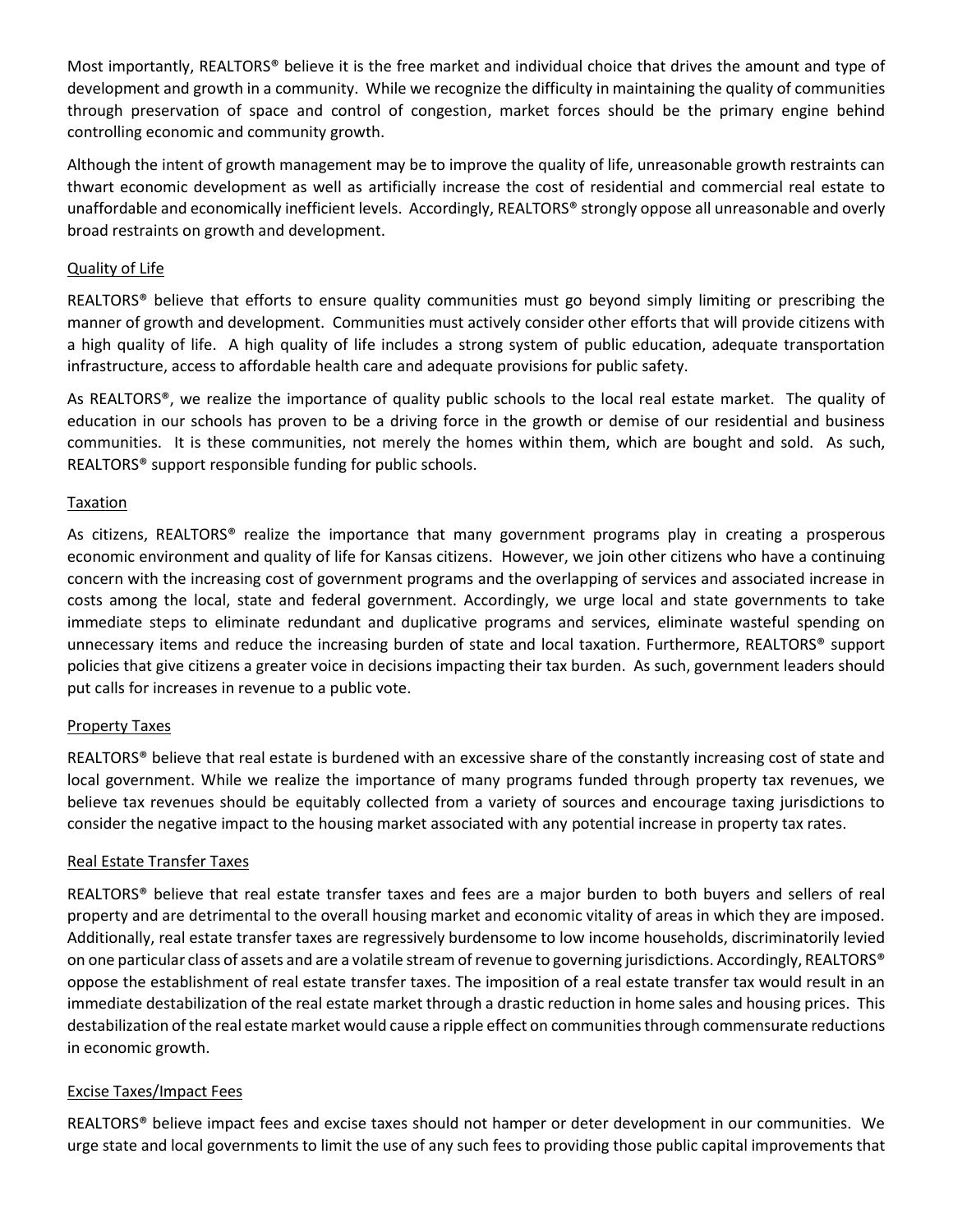are absolutely necessitated by new development. Impact fees must be reasonably based upon the actual cost of the service upon which the fee is assessed and should be proportionate to the infrastructure and services directly related to the specific development.

Accordingly, impact fees and excise taxes should not be used to subsidize other programs and services that have no connection to the fee being imposed. The imposition of any fees should be accompanied by ordinances that define the level of service to be provided in exchange for such fees. Recognizing a desire on the part of local governments to provide services in a cost-effective manner and utilize existing infrastructure, attempts to steer development to certain areas of the community must not infringe upon private property rights.

## Sales Taxes on Services

REALTORS<sup>®</sup> believe that instituting a tax on economic activity is equivalent to raising the price of the good or service and thus the demand for this good or service is reduced. Applying a sales tax to real estate related services will increase the cost of purchasing a property to businesses and would increase the cost of business for real estate professionals.

# Availability and Affordability of Insurance

REALTORS® believe that all individuals should have access to adequate and affordable insurance for their businesses and property. We believe that government has a key role to play in the regulation of the insurance industry, and must keep the interest of the consumer as well as the insurance industry in mind when deciding on regulatory issues affecting the insurance marketplace.

# Energy Conservation

REALTORS® encourage the owners of residential, commercial and industrial properties to investigate those methods of energy conservation and efficiency that are economically feasible over the life cycle of the property. We oppose any attempts to impose mandatory energy efficiency requirements on newly constructed and existing residential, commercial and industrial properties through governmental action.

Under the free enterprise system, we encourage the market to develop cost-effective, voluntary energy conservation and efficiency measures to help owners make their property more efficient. Towards this end, government should provide meaningful incentives to businesses and property owners to adopt energy conservation and efficiency measures in their properties.

# Mortgage Finance

Recognizing the importance of private property ownership and the real estate market to economic growth, REALTORS® support the continuation and enhancement of governmental institutions that provide for increased mortgage financing availability for residential and commercial property. We encourage the government and private sector to continue to explore and develop financially sound financing products that make it possible for more citizens to realize the dream of property ownership.

## Rental Housing

REALTORS® believe that the Kansas Landlord Tenant Act is an effective statute that fairly balances the rights and responsibilities of landlords and tenants. We continue to believe that the statute is well-written and oppose any attempts to modify the statute by the Kansas Legislature.

REALTORS® oppose ever-increasing local regulation of the rental housing industry, such as tenant participation in management decisions and rental registration requirements. In addition, we oppose local rent control ordinances that prevent rents from keeping pace with operating expenses and discourage investment in real estate.

## Radon Gas

As responsible members of the community, REALTORS® support reasonable efforts to educate home buyers and sellers on the potential problems associated with radon gas exposure over long periods of time. Accordingly, we urge home